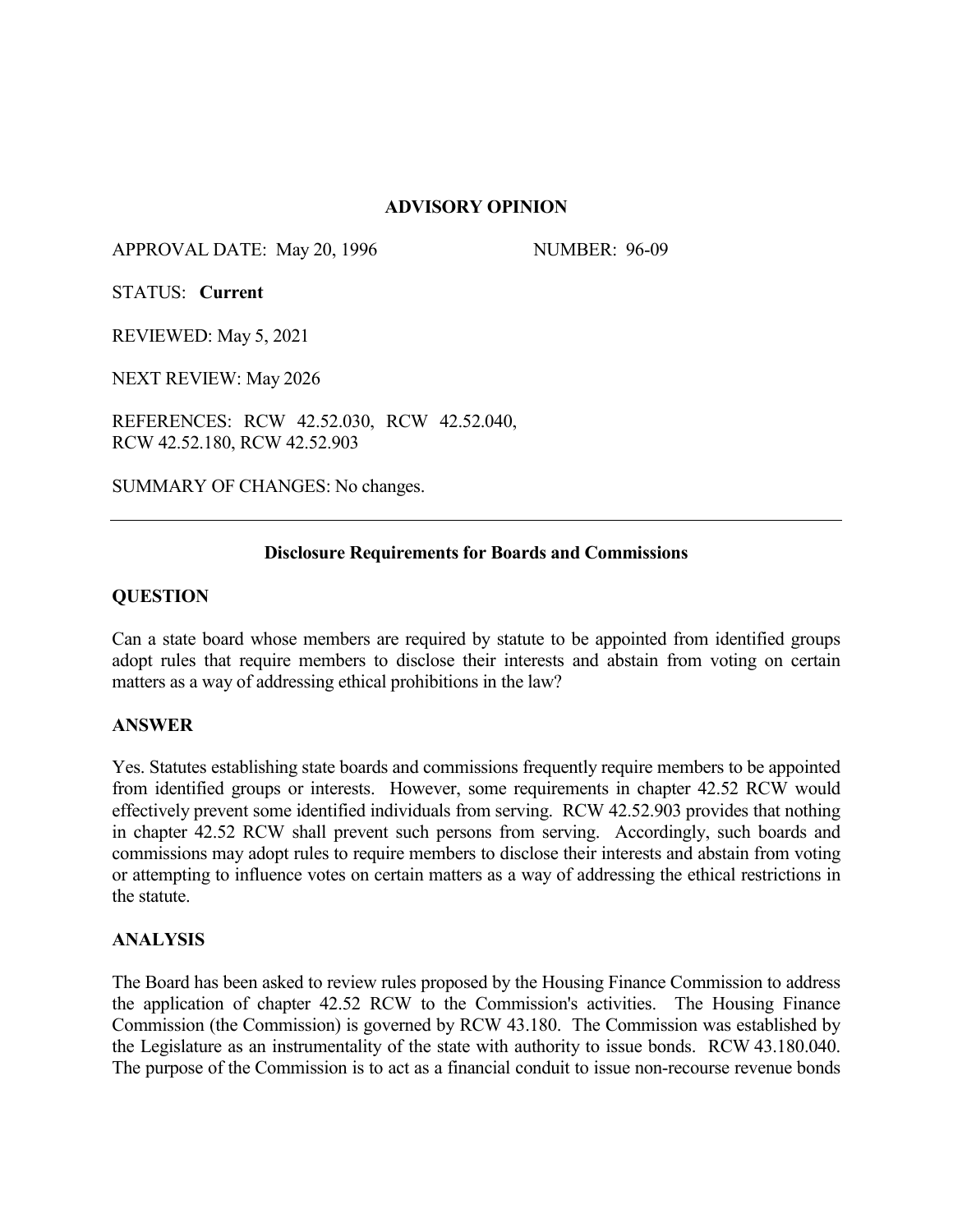and use the funds to help provide affordable housing throughout the state. RCW 43.180.010. This activity necessarily requires the Commission to enter into contracts with banks, savings and loan associations, bond underwriters, and other financial institutions.

The Commission consists of three ex-officio members, a representative of housing consumer interests, a representative of labor interests, a representative of low-income persons, and:

 [f]ive members of the public appointed . . . on the basis of geographic distribution and their expertise in housing, real estate, finance, energy efficiency, or construction. . . .

RCW 43.180.040(g) (emphasis added). Members of the Commission are not full-time state officers or employees and are compensated in accordance with RCW 43.03.240. They may be reimbursed for expenses subject to RCW 43.03.050-.060.

As a result of the requirement in RCW 43.180.040(g) that some members have expertise in housing, real estate, and finance, it is possible that some members of the Commission may also work for financial institutions which may seek to contract with the Commission. This raises two potential ethics issues. First, it may involve RCW 42.52.030, which deals with financial interest in transactions. RCW 42.52.030 provides:

 (1) No state officer or state employee may be beneficially interested, directly or indirectly, in a contract, sale, lease, purchase, or grant that may be made by, through, or is under the supervision of the officer or employee, in whole or in part, or accept, directly or indirectly, any compensation, gratuity, or reward from any other person beneficially interested in the contract, sale, lease, purchase, or grant.

 (2) No state officer or state employee may participate in a transaction involving the state in his or her official capacity with a person of which the officer or employee is an officer, agent, employee, or member, on in which the officer or employee owns a beneficial interest...

There are two potential issues under RCW 42.52.030. While an employee of a financial institution is probably not "beneficially interested" in a contract between the institution and the Commission, the second part of RCW 42.52.030(1), which prohibits a state officer or employee from accepting "any compensation . . . from any other person beneficially interested in the contract", may apply. Presumably, the officer or employee's employer—that is the financial institution—is beneficially interested in a contract with the Commission. The second issue is raised in RCW 42.52.030(2), which provides that an officer may not participate in a transaction involving the state with a person of which the officer or employee is an employee. Again, in this case, the member of the Commission may be participating in a transaction involving the state with the financial institution which employs the member.

The second statute involved is RCW 42.52.040, which deals with assisting persons in transactions involving the state. RCW 42.52.040 prohibits an officer or employee from assisting a person in a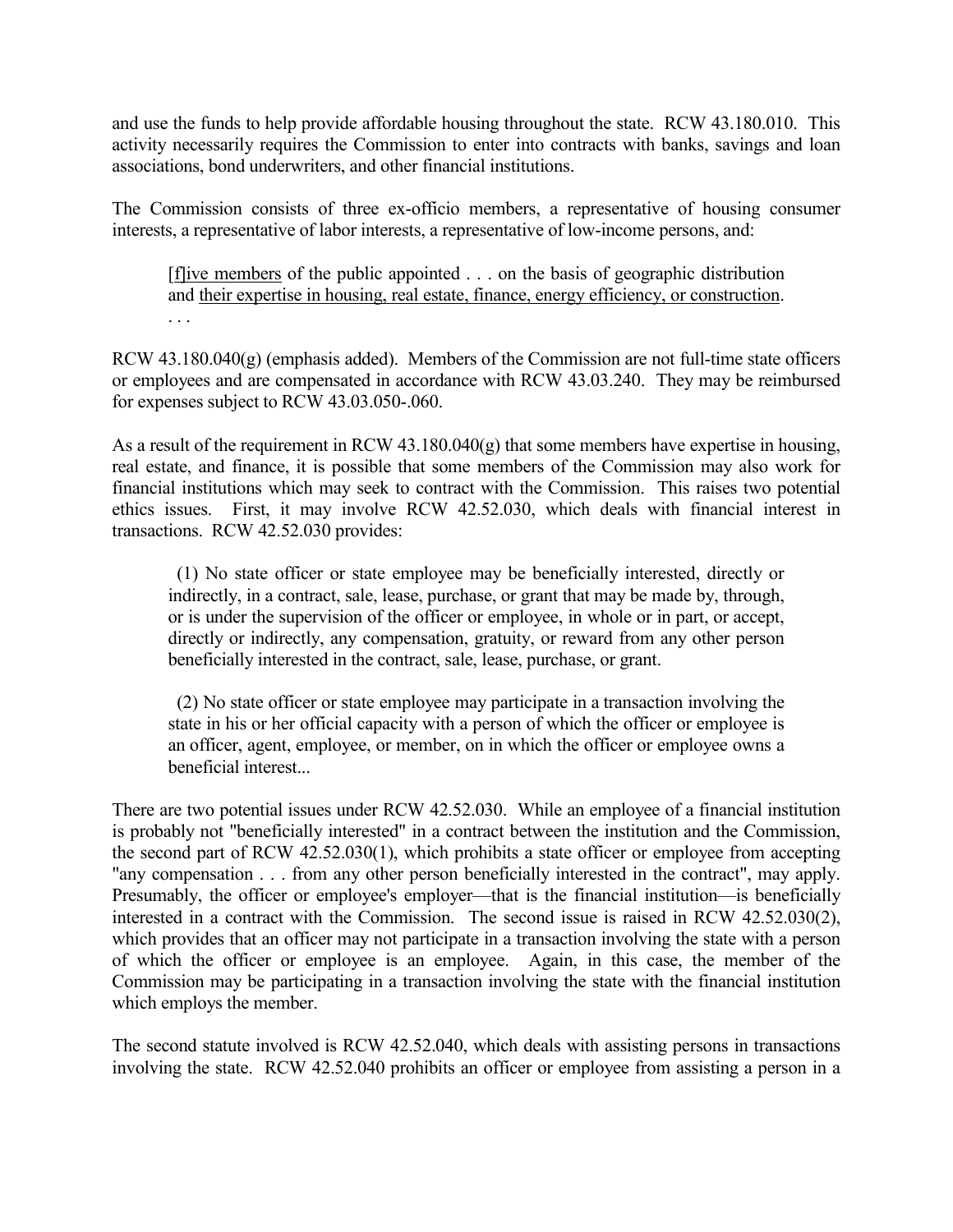transaction involving the state in which the officer or employee has at any time participated or if the transaction has been under his or her official supervision within a period of two years preceding such assistance. RCW  $42.52.040(1)(a)(b)$ . RCW  $42.52.040(2)$  also prohibits a state officer or employee from sharing in compensation received by another for assistance that the officer or employee is prohibited from providing.

The Commission has recognized that these ethics requirements apply to its members and that they may effectively limit individuals appointed to the Commission from fulfilling their official duties. In an effort to address this problem the Commission has proposed the following rule:

PROPOSED—WAC 262-02-030 **Rules of Conduct.** (1) Activities Incompatible with Public Duties; Financial Interests in Transactions. No commissioner or commission employee may be beneficially interested, directly or indirectly, in a contract, sale, lease, purchase, or grant that may be made by, through, or is under the supervision of the commissioner or commission employee, in whole or in part, or accept, directly or indirectly, any compensation, gratuity, or reward from any other person beneficially interested in such contract, sale, lease, purchase or grant.

No commissioner or commission employee may participate, in his or her official capacity, in a transaction involving the state with a partnership, association, corporation, firm or other entity of which the commissioner or commission employee is an officer, agent, employee or member, or in which the commissioner or commission employee owns a beneficial interest.

A commissioner may participate in a general discussion with respect to a method or system of financing for housing or nonprofit facilities which could benefit an industry or interest group which includes an entity of which the commissioner is an officer, agent, employee or member or in which the commissioner owns a beneficial interest; provided, that such commissioner shall announce or otherwise make known such involvement at the time of such discussion. A commissioner shall abstain from any vote taken by the Commission to approve a transaction involving the commission with any entity with which the commissioner is so involved, and if a commissioner abstains from voting because of such involvement such commissioner shall announce for the record his or her reason for his or her abstention.

The commission may contract with a partnership, association, corporation, firm or other entity of which the commissioner is an officer, agent, employee or member or in which the commissioner owns a beneficial interest so long as each commissioner so involved with such entity abstains from voting and the reason for such abstention is announced for the record at the time of such vote.

Example 1. A commissioner serves as an officer and member of the board of directors of a savings and loan company. The commission is considering a program involving the issuance of bonds to provide for the acquisition of mortgage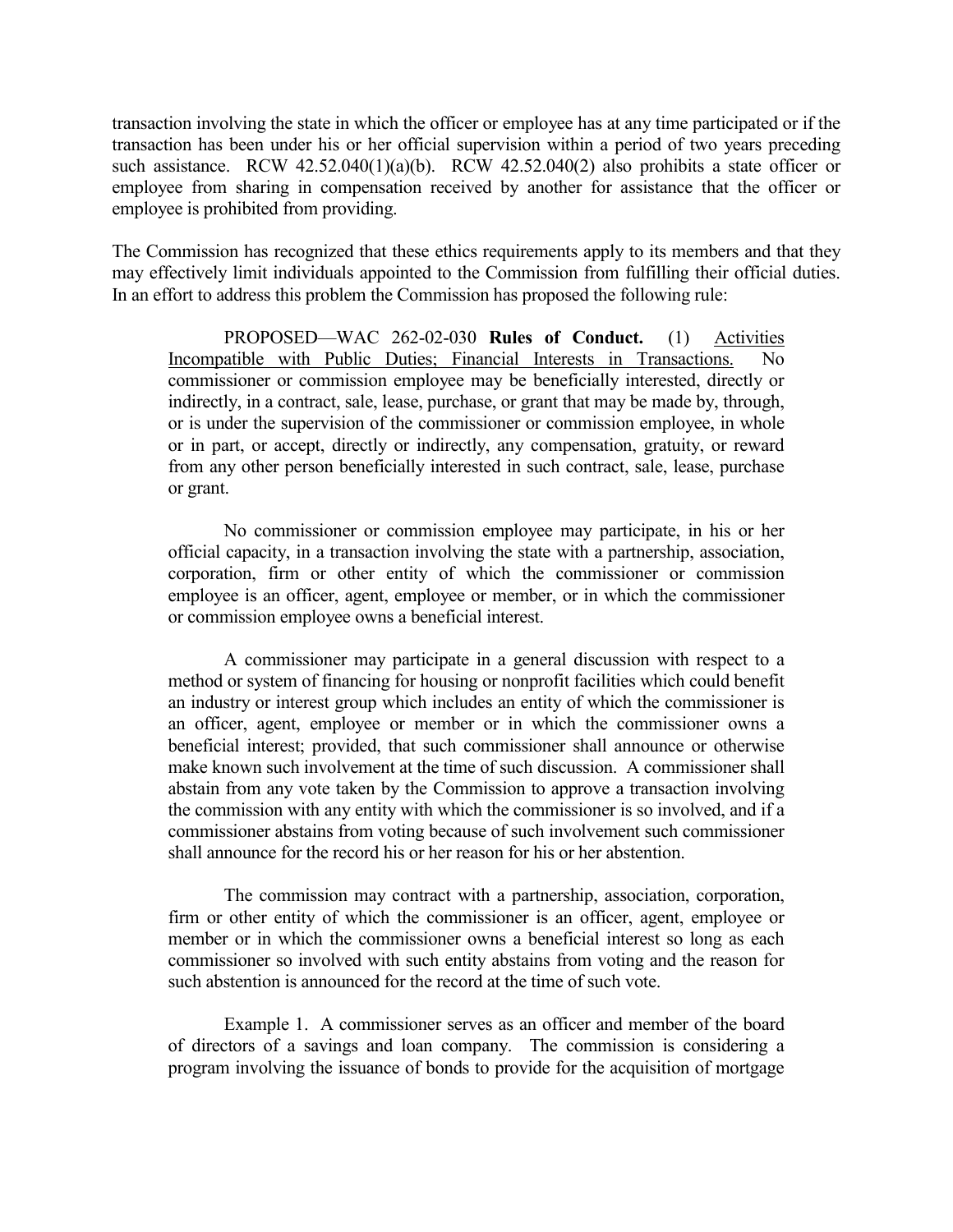loans originated by mortgage lenders across the state. The commissioner may participate in a general discussion of the commission's program for financing mortgage loans and the commission may enter into a contract for the origination and sale of mortgage loans with the savings and loan company on whose board the commissioner sits; provided, that (a) at the time of the discussion, the commissioner informs the other commissioners of his involvement with the savings and loan company, (b) the commissioner abstains from any vote approving any contract between the commission and the savings and loan company, and (c) at the time of such vote, the commissioner explains the reason for his abstention.

Example 2. A commissioner and a commission employee serve without compensation on a housing advisory committee established by the Federal National Mortgage Association. The commissioner and the commission employee may participate fully in the consideration and approval of contracts between the Federal National Mortgage Association and the commission for the purchase and sale of commission bonds and for the credit enhancement of single-family and multifamily mortgages, because neither the commissioner nor the commission employee has any direct or indirect interest in the Federal National Mortgage Association as a member of an advisory committee and their participation in discussions and approval of such arrangements is in the public interest.

This rule addresses the ethical problems by requiring members to disclose their interests and abstain from voting on certain matters. The question is whether the application of such a rule will satisfy the requirements of RCW 42.52.

In most cases, the answer is no. For example, an employee of a state agency could not simply disclose his or her interest to avoid the prohibition in RCW 42.52.030(2) against accepting compensation from a person beneficially interested in a contract made under the employee's supervision.

However, the composition of boards and commissions is unique in that state statutes often require members to be appointed from certain groups or represent certain interests. In recognition of this fact, the Legislature adopted RCW 42.52.903 which provides:

Nothing in this chapter shall be interpreted to prevent a member of a board, committee, advisory commission, or other body required or permitted by statute to be appointed from any identifiable group or interest, from serving on such body in accordance with the intent of the legislature in establishing such body.

RCW 42.52.903 recognizes the potential difficulty when the Legislature requires a board or commission to include members from identifiable groups or interests. In this case, RCW  $43.180.040(2)(g)$  requires appointment to the commission from identifiable interests including individuals with expertise in housing, real estate, finance, energy efficiency, or construction.